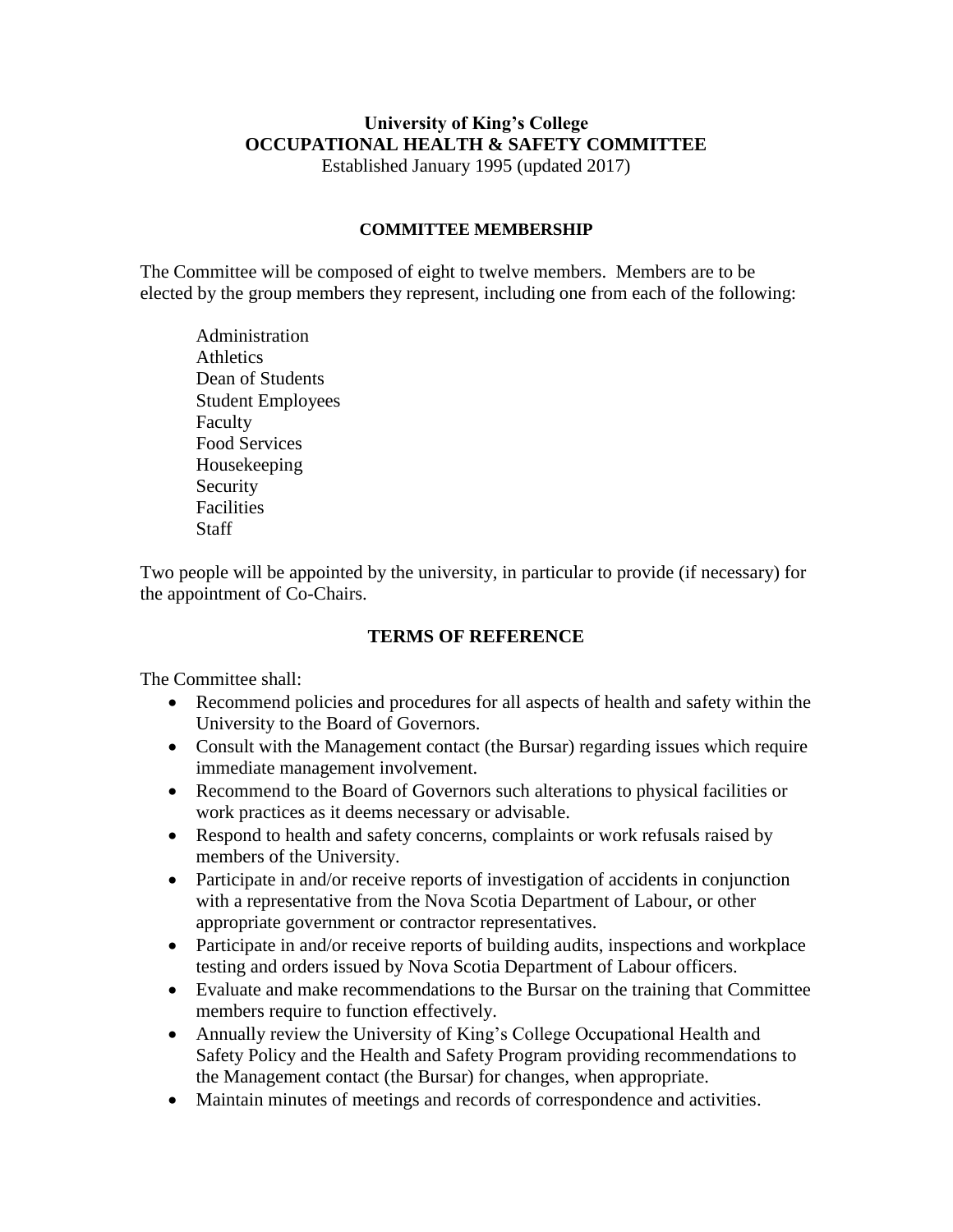- Develop procedures necessary to carry out the Committee's functions, taking into account the requirements of the Nova Scotia Occupational Health and Safety Act and associated regulations.
- Maintain contact with and support local and departmental health and safety committees.

# **A. Co-Chair**

1. Term

Co-Chairs will serve a two year term beginning in August of each year.

2. Selection of Co-Chair

As a first option the Co-Chair Person will be chosen first from among their numbers by members elected by the employee groups. If this is not possible the Co-Chairs may be appointed from the members appointed by the University.

## **B. Meetings**

1. Schedule

The Committee will meet at minimum four times annually and plus additional times as needed. The schedule for the year will be established at the beginning of each academic year and as much notice as is possible will be provided if other meetings are required. Reminders for upcoming meetings will be sent out one week in advance.

2. Agenda

Any member may place items on the agenda for discussion at a Committee meeting. When possible, members should advise the Co-Chairs in advance of the meeting to allow relevant papers to be circulated and to allow Committee members' adequate time for preparation.

3. Administrative Functions

Arrangements for the meetings, notification of scheduled meetings to University members, recording of minutes, preparation of agenda and other administrative duties are the responsibility of the Co-Chairs. Minutes of all meetings will be readily available to all members of the University community on the University website.

4. Conduct of Meetings

Meetings will be conducted by the Co-Chairs. If neither Co-Chair is available the meeting will be cancelled with notice.

5. Quorum

 At regular meetings a quorum will consist of one half of the committee membership. In the absence of a quorum a Committee meeting will continue but no formal votes may be conducted